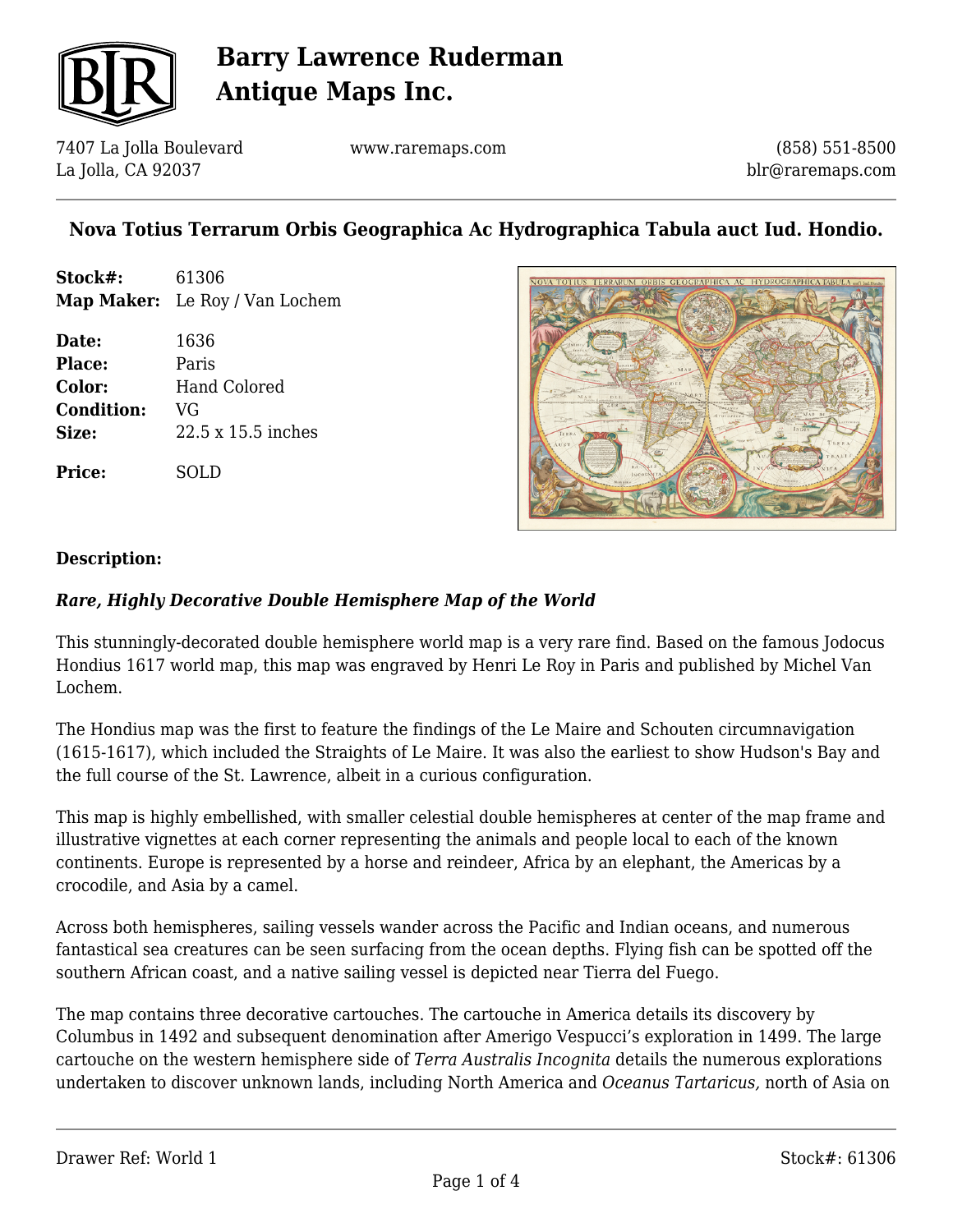

7407 La Jolla Boulevard La Jolla, CA 92037

www.raremaps.com

(858) 551-8500 blr@raremaps.com

## **Nova Totius Terrarum Orbis Geographica Ac Hydrographica Tabula auct Iud. Hondio.**

this map. The cartouche located on the eastern hemisphere side of *Terra Australis Incognita* contains publication information for Michel Van Lochem. Henri Le Roy and Michel Van Lochem's attributions are visible along the bottom border.

### **Discoveries of Jacob Le Maire and Willem Schouten**

The source map for this work, Hondius' 1617 world map, was the first to show the straits around Cape Horn and the islands in the Pacific discovered by Jacob Le Maire and Willem Schouten's voyage (1615-1617). Their circumnavigation was meant to undermine the trade monopoly of the Dutch East India Company (VOC). The Straits of Le Maire marked a new passage into the Pacific that avoided the Strait of Magellan, which was the exclusive purview of the VOC. The place names around the Straits of Le Maire include: Cape Hoorn, Cape Mauritius, the van Barnevelt Islands, and Staten lant. These were all named by Schouten and Le Maire upon their discovery of the area. This voyage was also pivotal for showing that Tierra del Fuego was not a continent as had been previously believed.

The islands and atolls depicted north of *Terra Australis Incognita* reflect the names given by the Le Maire – Schouten expedition. Their expedition encountered those places in Polynesia en route to the Moluccas, skirting New Guinea and New Ireland (as evidenced by *Groene Eylanden* and *S. Ians Eylant* on this map) along the way. The islands named after Schouten are also included on this map, located just north of New Guinea.

### **Henry Hudson and John Davis in North America**

Hondius' map was also one of the first to depict Hudson's. An early conception of the St. Lawrence river is also shown, flowing west across most of North America. John Davis' strait is depicted here, accompanied by the typical annotation that he was forced to turn back by ice. Davis' discovery of what is today known as Baffin Island, although unfinished, is also marked on the map.

#### **The unknown southern continent:** *Terra Australis Incognita*

This mythical landmass was commonly referred to as variants of *Magellanica*, named after Ferdinand Magellan, *Terra Australis Incognita*, in the tradition of Ptolemaic maps, and the Unknown Southern Land. Here, it is referred to in the Ptolemaic tradition.

In antiquity, Greco-Roman scholars and cosmographers such as Ptolemy posited that the Indian Ocean was enclosed by land, and that the continents of the globe should be balanced, in that the amount of land found in the Northern Hemisphere should also exist in the Southern Hemisphere. Ferdinand Magellan's 1520 discovery of Tierra del Fuego was thought to support claims of a southern continent, and many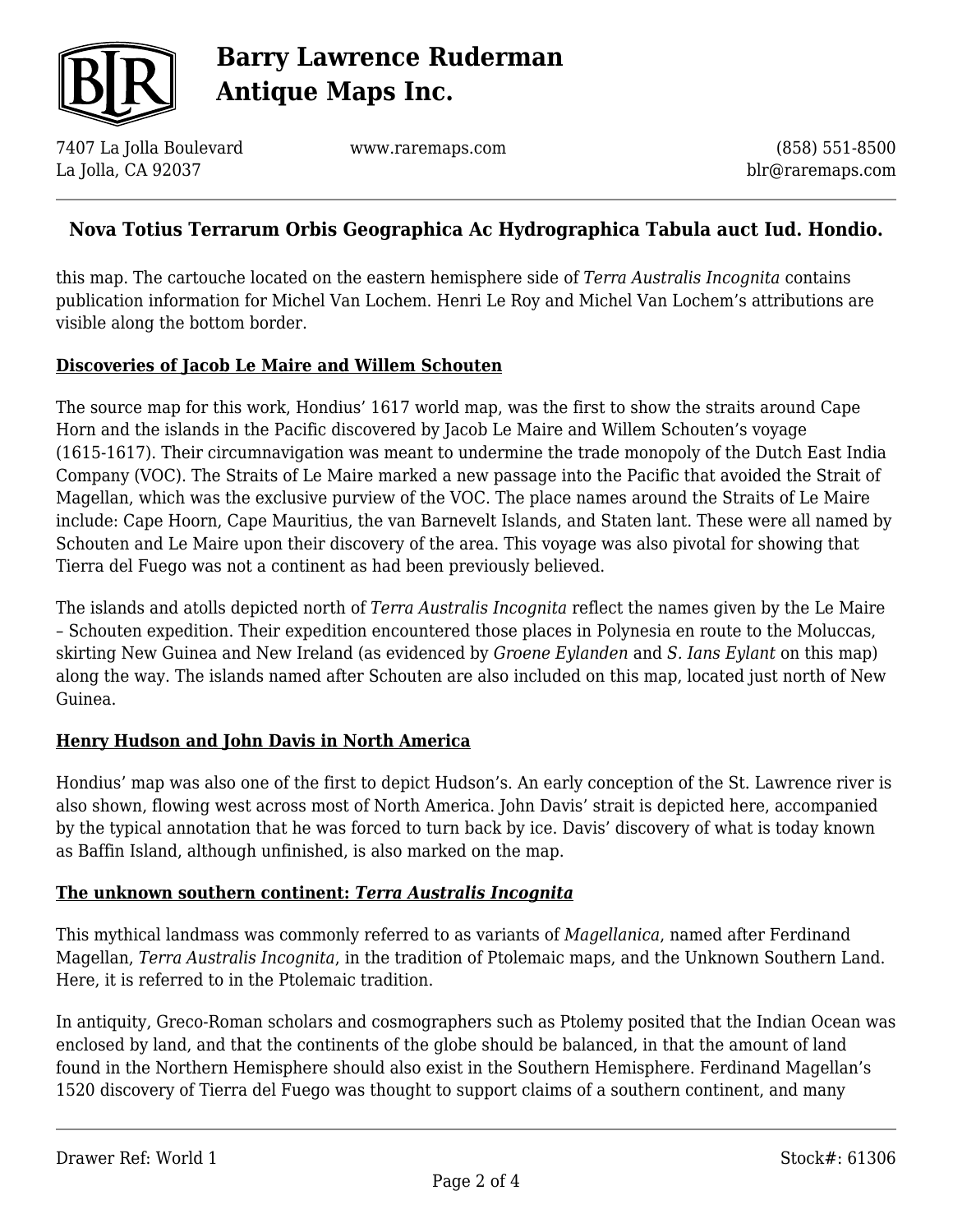

7407 La Jolla Boulevard La Jolla, CA 92037

www.raremaps.com

(858) 551-8500 blr@raremaps.com

## **Nova Totius Terrarum Orbis Geographica Ac Hydrographica Tabula auct Iud. Hondio.**

prominent mapmakers, including Gerard Mercator, strongly believed in the continent's existence. This idea of a sprawling southern continent was included on European maps for centuries but was eventually disproven by James Cook's first (1768) and second (1772) voyages through the southern Pacific.

The place name *Beach* can be found at the tip of the southern continent in Southeast Asia, a toponym which first originated with a misreading of Marco Polo's travel accounts. Marco Polo described the land as containing many riches, which explains the map's annotation claiming the area to be abundant in spices. To the east of *Beach*, *Mare Lantchidol* is similarly an inaccurate transcription of the Malay-Javanese term '*Laut Kidul'* (South Sea), which also stems from Marco Polo's accounts.

#### **America's myths: Nova Albion, cities of gold, and El Dorado**

Sir Francis Drake's fabled Nova Albion is placed in a prominent, conjectural northwestern coast of North America. This massive coast appears to stretch uninterrupted to Asia, where it is separated by only the Straits of Anian. The name Anian derives from Ania, a Chinese province on a large gulf mentioned in *The Travels of Marco Polo*. The gulf Polo described was actually the Gulf of Tonkin, but due to misreading the province's description was transposed from Vietnam to areas much farther north.

*Quivira* and *Cevola* in North America refer to the fabled Seven Cities of Gold sought by the Spanish explorer Francisco Vasquez de Coronado in 1541. Although Coronado did not prove their existence, names associated with the Seven Cities of Gold remained popular toponyms on early renderings of North America.

In South America, the fabled *L[ake] Parime* and city of *Manoa* (El Dorado) are shown near Guiana. Manoa and Lake Parime (also known as Parima) were first identified by Sir Walter Raleigh in 1595 after he observed indigenous traders from the Manoa nation carrying gold and assumed they came from the mythical city of gold, El Dorado.

The map was separately published, as well as featured in *Les Cartes Générales*, published in 1637 and 1640 by Nicolas Tassin. It was also included Pierre d'Avity's *Le Monde* of 1643.

This map's particular rarity on the market makes it an exceptional choice for collectors. We have noted just two examples of this work in the past twenty years. It is a sublimely decorated, noteworthy addition to any collection.

#### **Detailed Condition:**

Left, right and bottom margins extended for framing Several minor wormholes expertly restored in upper